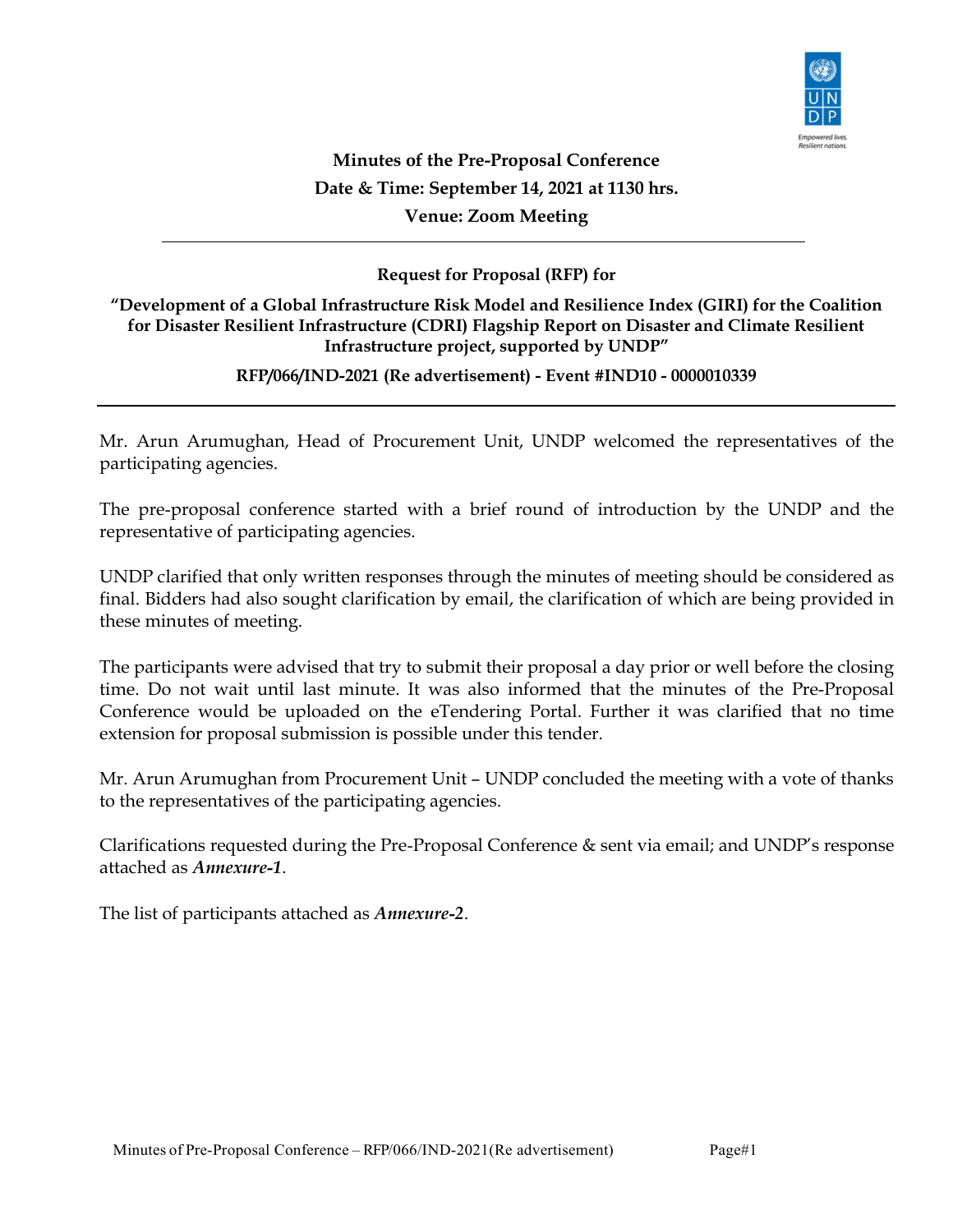

# Annexure-1

RFP Ref./Description: RFP/066/IND-2021 (Re advertisement) - Event #IND – 0000010339 : "Development of a Global Infrastructure Risk Model and Resilience Index (GIRI) for the Coalition for Disaster Resilient Infrastructure (CDRI) Flagship Report on Disaster and Climate Resilient Infrastructure project, supported by UNDP".

| <b>S1.</b><br>No. | <b>QUERY</b>                                                                                                                                                                                                                                                                                                                                                                                                                                                                                                                                                                                                                                                                   | <b>RESPONSE</b>                                                                                                                                                                                                                                                                                                                                                                                                                                                                                                                                                                                                                                                                                                                                                                                                                                                                                    |
|-------------------|--------------------------------------------------------------------------------------------------------------------------------------------------------------------------------------------------------------------------------------------------------------------------------------------------------------------------------------------------------------------------------------------------------------------------------------------------------------------------------------------------------------------------------------------------------------------------------------------------------------------------------------------------------------------------------|----------------------------------------------------------------------------------------------------------------------------------------------------------------------------------------------------------------------------------------------------------------------------------------------------------------------------------------------------------------------------------------------------------------------------------------------------------------------------------------------------------------------------------------------------------------------------------------------------------------------------------------------------------------------------------------------------------------------------------------------------------------------------------------------------------------------------------------------------------------------------------------------------|
| 1.                | Landslide hazard model - We understand<br>that for developing probabilistic landslide<br>model a good amount of data is required. We<br>believe that client will provide the historical<br>landslide event data along with associated<br>socio-economic impacts for each country and<br>territory of the world. Please also confirm the<br>scale and resolution of probabilistic landslide<br>hazard modeling?                                                                                                                                                                                                                                                                 | The bidder is responsible for developing a complete<br>conceptual and data model for global probabilistic landslide<br>assessment that takes into account data availability. The<br>bidder will be responsible for procuring all the data<br>required to build the model. (Clarifications regarding the<br>use of datasets have been provided in the RFP). The Bidder<br>will be responsible for defining an appropriate scale and<br>resolution for the landslide hazard modelling.                                                                                                                                                                                                                                                                                                                                                                                                               |
| 2.                | Please confirm whether 2 firms can associate<br>as a consortium in form of a lead firm and a<br>sub-consultant,<br>and<br>the<br>sub-consultant<br>credentials will also be evaluated.                                                                                                                                                                                                                                                                                                                                                                                                                                                                                         | No change in the RFP requirements.<br>As per RFP - If the Bidder is a group of legal entities that will<br>form or have formed a Joint Venture (JV), Consortium or<br>Association for the Proposal, they shall confirm in their                                                                                                                                                                                                                                                                                                                                                                                                                                                                                                                                                                                                                                                                    |
| 3.                | <b>JOINT</b><br>Reference<br>the<br>FORM<br>C:<br>to<br>VENTURE/CONSORTIUM/ASSOCIATION<br>INFORMATION FORM Clause "We hereby<br>confirm that if the contract is awarded, all<br>parties of the Joint Venture/ Consortium/<br>Association shall be jointly and severally<br>liable to UNDP for the fulfillment of the<br>provisions of the Contract." - We request you<br>to rephrase it that "All parties shall be jointly<br>and severally liable to UNDP only in case of<br>Joint Venture for the fulfillment of the<br>provisions of the Contract, and not in<br>and a Sub-<br>Consortium (Lead firm<br>consultant). In consortium only Lead firm<br>shall be responsible". | Proposal that they have designated one party to act as a lead<br>entity, duly vested with authority to legally bind the<br>members of the JV, Consortium or Association jointly and<br>severally.<br>The description of the organization of the JV, Consortium or<br>Association must clearly define the expected role of each of<br>the entity in the joint venture in delivering the requirements<br>of the RFP, both in the Proposal and the JV, Consortium or<br>Association Agreement.<br>Previous contracts completed by individual experts<br>working privately but who are permanently or were<br>temporarily associated with any of the member firms cannot<br>be claimed as the experience of the JV, Consortium or<br>Association or those of its members, but should only be<br>claimed by the individual experts themselves in their<br>presentation of their individual credentials. |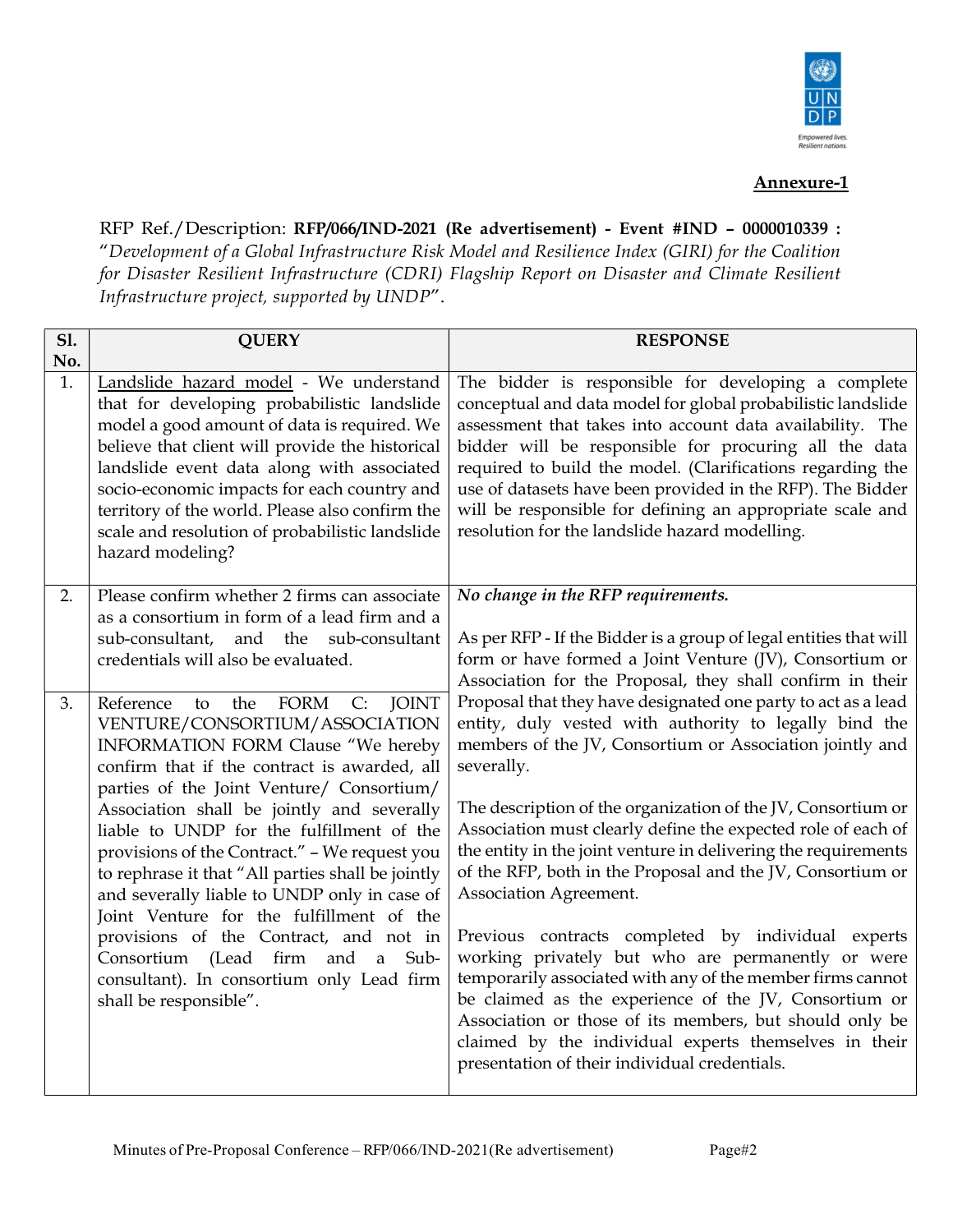

|                   |                                                                                                                                                                                                                                                                                        | <b>Resilient nations</b><br><b>RESPONSE</b>                                                                                                                                                                                                                                                                                                                                                                                                                                                                             |
|-------------------|----------------------------------------------------------------------------------------------------------------------------------------------------------------------------------------------------------------------------------------------------------------------------------------|-------------------------------------------------------------------------------------------------------------------------------------------------------------------------------------------------------------------------------------------------------------------------------------------------------------------------------------------------------------------------------------------------------------------------------------------------------------------------------------------------------------------------|
| <b>S1.</b><br>No. | <b>QUERY</b>                                                                                                                                                                                                                                                                           |                                                                                                                                                                                                                                                                                                                                                                                                                                                                                                                         |
| 4.                | In last RFP the bid security was INR 22 Lacs<br>and this time it has been reduced to INR 11<br>Lacs. Please can you let us know the basis on<br>which the bid security has been decided and<br>whether it indicates the budget for this<br>assignment such as 0.5% / 1% of the Budget. | "Bid Security" is a reasonable amount as a risk mitigation<br>measure for successful completion of procurement process<br>which binds an offeror to UNDP to fulfil the commitments,<br>they have made in their offer with period of validity of the<br>tender plus the time allowed for the successful offeror to<br>provide the performance security.<br>Bid security amount is reduced with the aim of ensuring<br>more participation.<br>The service providers are expected to propose the budget as<br>per the ToR. |
|                   |                                                                                                                                                                                                                                                                                        |                                                                                                                                                                                                                                                                                                                                                                                                                                                                                                                         |
| 5.                | Please remove the submission of Bid Security,<br>selected<br>firm has<br>submit<br>to<br>the<br>as<br>Performance Security of 10% of the contract<br>value after award of contract.                                                                                                    | No change in the RFP requirements.<br>Both financial instruments are kept for different purposes.                                                                                                                                                                                                                                                                                                                                                                                                                       |
|                   |                                                                                                                                                                                                                                                                                        | <b>Bid Security</b>                                                                                                                                                                                                                                                                                                                                                                                                                                                                                                     |
|                   |                                                                                                                                                                                                                                                                                        | "Bid Security" binds an offeror to UNDP to fulfill the<br>commitments they have made in their offer with period of<br>validity of the tender plus the time allowed for the<br>successful offeror to provide the performance security.                                                                                                                                                                                                                                                                                   |
|                   |                                                                                                                                                                                                                                                                                        | Bid Security will be released to unsuccessful Offerors once<br>the contract has been signed with the successful offeror.                                                                                                                                                                                                                                                                                                                                                                                                |
|                   |                                                                                                                                                                                                                                                                                        | Bid Security can be claimed and liquidated by UNDP if:                                                                                                                                                                                                                                                                                                                                                                                                                                                                  |
|                   |                                                                                                                                                                                                                                                                                        | The Offeror withdraws its offer during the period of<br>the Offer Validity; or                                                                                                                                                                                                                                                                                                                                                                                                                                          |
|                   |                                                                                                                                                                                                                                                                                        | If the successful Offeror fails to sign the Contract<br>after UNDP has awarded it; or to comply with<br>UNDP's variation of requirement; or to furnish<br>UNDP with a Performance Security, insurances, or<br>other documents that UNDP may require as a<br>condition to rendering effective the contract that<br>may be awarded to the Offeror.                                                                                                                                                                        |
|                   |                                                                                                                                                                                                                                                                                        | Performance security                                                                                                                                                                                                                                                                                                                                                                                                                                                                                                    |
|                   |                                                                                                                                                                                                                                                                                        | Performance security purpose is to protect UNDP in the case<br>of breach of contract by the Contractor.                                                                                                                                                                                                                                                                                                                                                                                                                 |